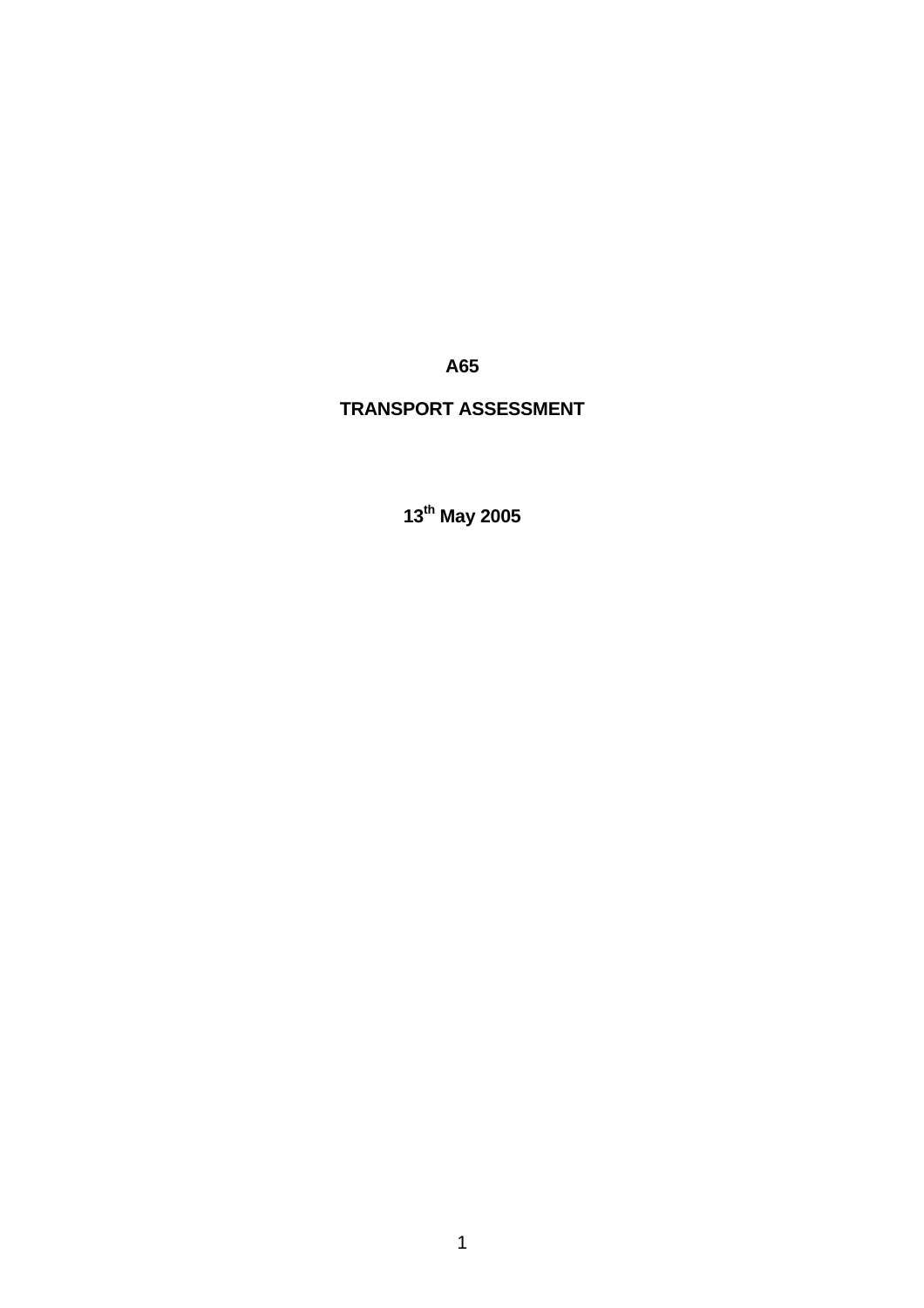# **CONTENTS**

- 1.0 Introduction
- 2.0 Overview
- 3.0 Detailed Assessment of the A65 Corridor
- 4.0 Future Proposals
- 5.0 Conclusions

#### **List of Figures**

Figure 1: AM Average Traffic Speeds (mph)

- Figure 2: PM Average Traffic Speeds (mph)
- Figure 3: Location of Leeds Central Cordon
- Figure 4: Traffic Volumes AM Peak 2000 2004
- Figure 5: Traffic Volumes PM Peak 2000 2004
- Figure 6: Lengths and Sites for Concern 1999-2003
- Figure 7: Development Proposals and Proposed Highway Improvements

#### **List of Tables**

Table 1: Traffic Flows on the A65 in comparison to the cordon

- Table 2: Car Occupancy Rates
- Table 3: AM peak modal split (excluding train) of Travel into Leeds
- Table 4: LTP2 bus patronage targets
- Table 5: Peak Hour Development Trip Generations

# **List of Charts**

Charts 1a and 1b: Highway Traffic Flow Changes

#### **Revisions**

Rev A: date added to front page Rev A: correction to last sentence, paragraph 4.5.3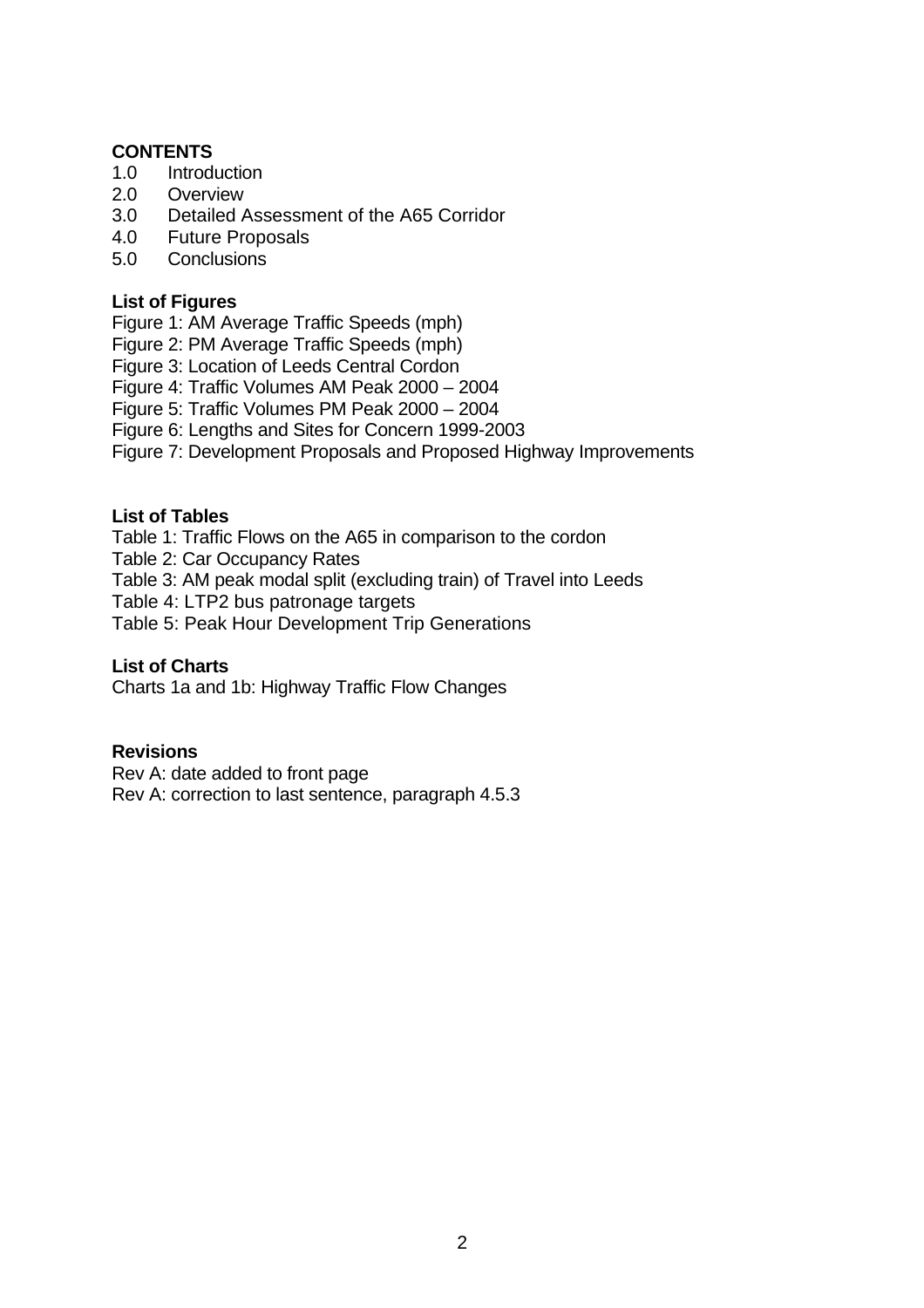# **1.0 Introduction**

- 1.1 The A65 Transport Study was commissioned to assess traffic conditions along the A65 corridor. Data for this Report was collected from a number of sources including the draft Local Transport Plan LTP2, Leeds Monitoring Report 2004, the Revised Surface Access Strategy - Executive Summary for Leeds Bradford International Airport (LBIA) and the A65 Quality Bus Initiative (QBI) Study by Faber Maunsell. Unfortunately, a further document, the Outer Ring Road Study, is not available for reference.
- 1.2 Site visits were made to the area and a number of key junctions were observed in the morning and evening peak periods.

#### **2.0 Overview LTP2**

- 2.1 The Local Transport Plan (LTP) sets the transport policies in the wider context of West Yorkshire. The present status of the LTP is that there is currently a draft version of the second 5 year LTP (LTP2) out for consultation, covering the period 2006-2011. LTP2 transport objectives are consistent with national and regional policy and set out how West Yorkshire aims to deliver the Vision for Transport. They cover both the long term transport strategy and the five year implementation plan.
- 2.2 In summary, the transport objectives are:
	- To support the growth of local economies, contribute to an enhanced quality of life within communities and reduce the adverse impact of car based travel
	- To improve access to jobs, education and other services particularly by public transport, walking and cycling.
	- To improve the personal security and perception of safety of transport users.
	- To improve journey time reliability and make better use of highway capacity.
	- To encourage a greater proportion of journeys by public transport, cycling and walking.
	- To reduce the level of demand for travel by car.
	- To reduce the number and severity of road casualties, and tackle problems facing vulnerable road users (including those in deprived areas).
	- To reduce transport emissions of air pollutants, greenhouse gases and noise.
	- To improve the condition and manage the use of the highway and public transport infrastructure, to meet the needs of current and future transport users.
- 2.3 Congestion arises from greater demands on the transport system than it can cope with. This is partly a result of more people taking advantage of the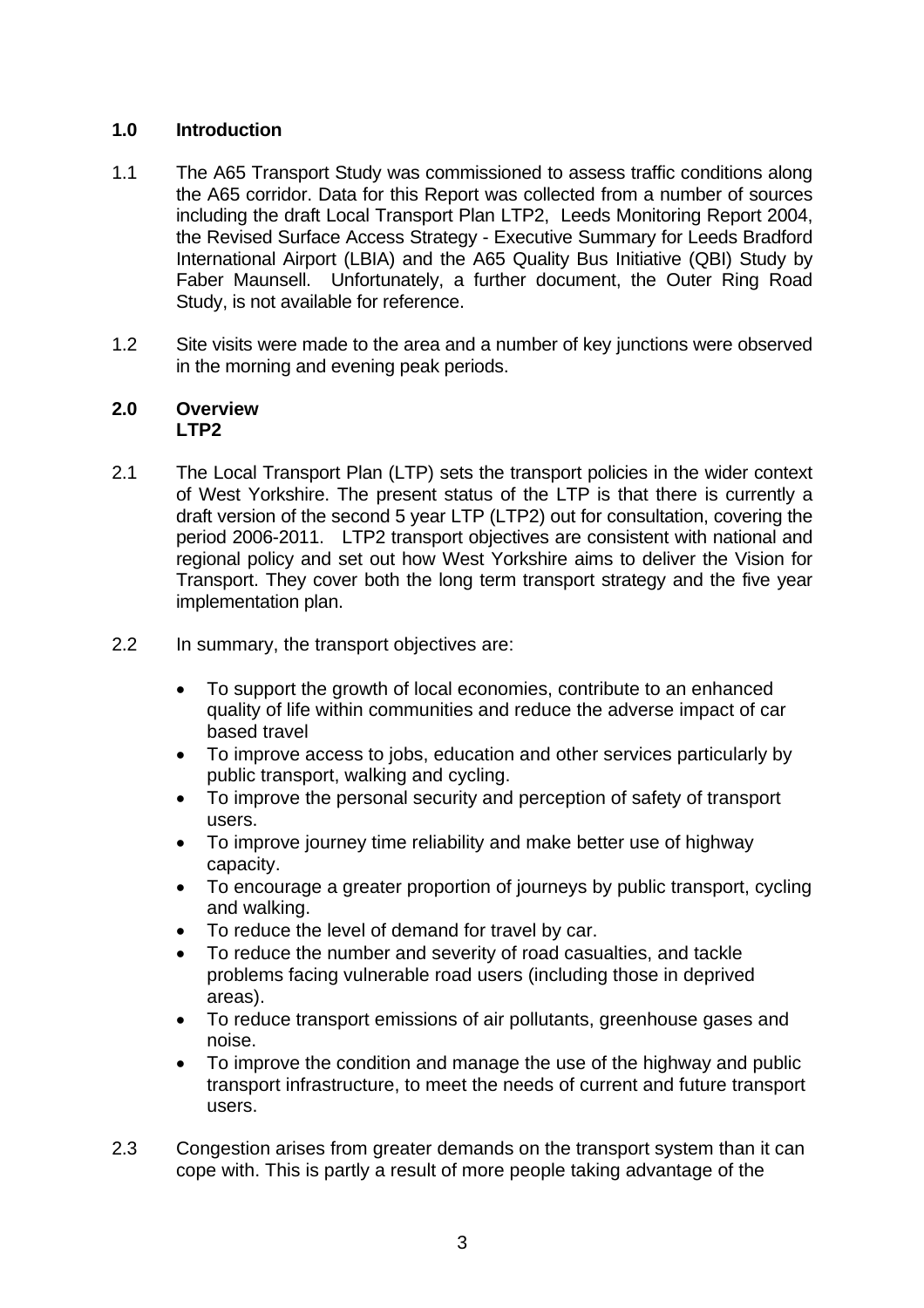transport networks available and making more journeys on those networks. Congestion itself was one of the top transport issues identified by the general public, and reducing congestion was the most popular method for improving transport. LTP2 proposes to measure congestion by vehicle delay (time lost per vehicle kilometre) in the morning peak period from 07:00 to 10:00. However, there are suggestions that person delay would be a more appropriate measure as this takes account of priority schemes eg HOV and bus lanes.

- 2.4 Figures 1 and 2 show the congestion patterns for the primary road network centred on the A65. The average vehicle speeds over the 3 hour morning and evening peak periods have been developed by the West Yorkshire Monitoring Team from weekday data (2003) supplied from the Department for Transport (DfT). Each direction of travel along the roads is coloured to represent the average speed in the peak period. Red colours identify low vehicle speeds whilst green colours are higher speeds. From the plans, the commonly congested lengths of the A65 are clear although, there will be periods when congestion is worse than the average shown.
- 2.5 Similar figures for the whole of Leeds (which are available separately) indicate that all corridors on the network suffer congestion, but with the A65 and A660 substantially more congested than other radial routes into the city centre.
- 2.6 Other general factors to be aware of are that:
	- demand for travel is increasing. This can be seen in average car ownership level for West Yorkshire which has increased by 20% over the 10 year period (1991-2001). This trend is in addition to the forecast growth in households which will also impact upwards on car ownership levels.
	- there is suppressed demand for public transport in the corridor, particularly rail. This evidence comes from the rapid take up of new rail capacity on the Airedale Line, first with electrification, then following introduction of new and additional train sets and finally following extension of the train sets from 3 to 4 coaches.

#### **3.0 Detailed Assessment of the A65 Corridor 3.1 Traffic Influences**

- 3.1.1 The Leeds Monitoring Report 2004 is the source of much of the transport data. This document includes a report on movements into Leeds Central Area, utilising a cordon around the central area which is split into corridors to assist analysis (Figure 3). The A65 forms part of Corridor 6.
- 3.1.2 The A65 itself is the 4th busiest radial road across the cordon. Only the Ingram Road Distributor, Clay Pit Lane and York Road have flows higher than the A65's 45,000 vehicle all day, weekday, 2way flow. All are dual carriageways where they cross the cordon.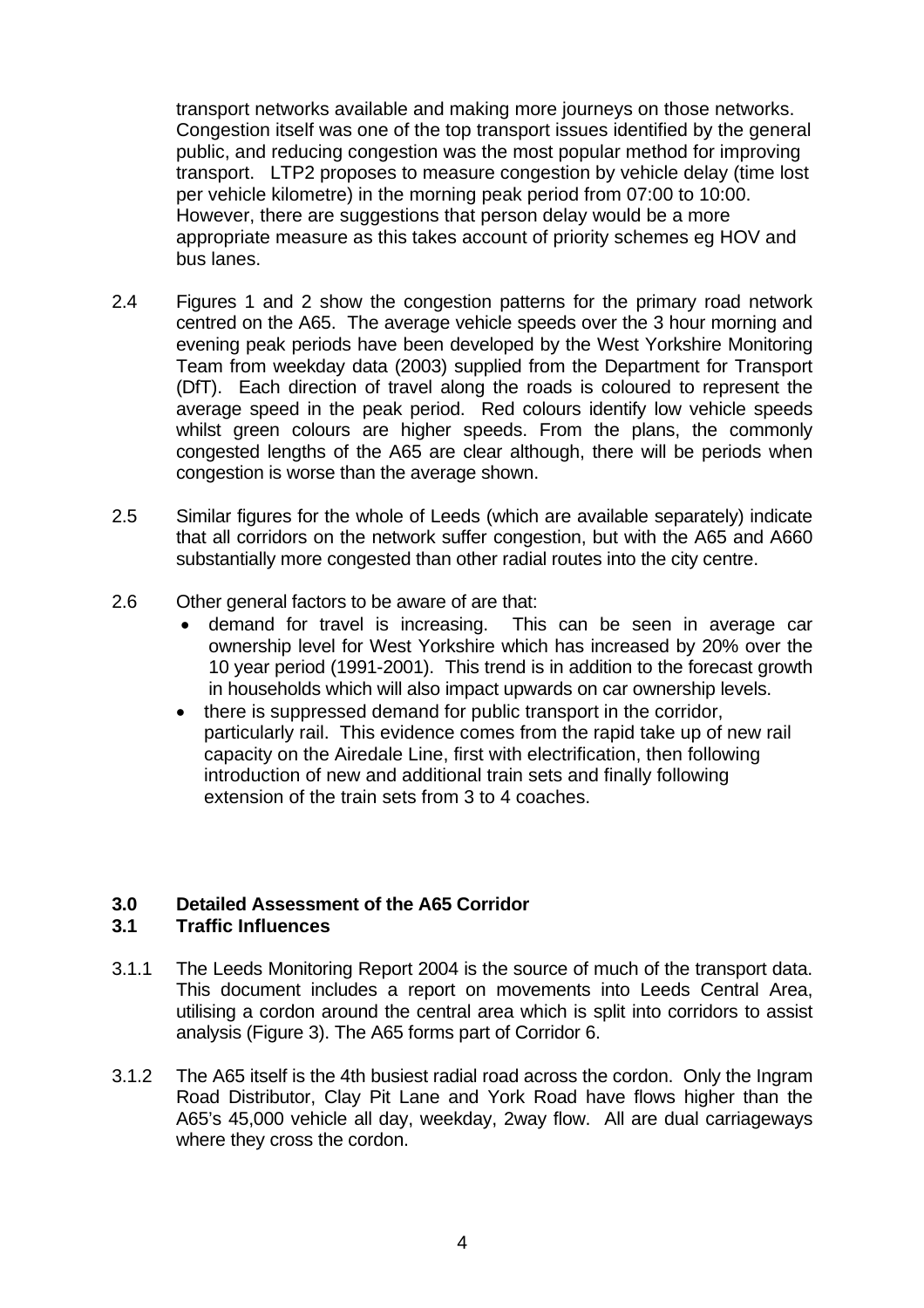3.1.3 Tables 1, 2 and 3 show basic data for the A65 in comparison to the cordon.

| 2004 – Traffic Flows                   | A65  | <b>Leeds Cordon</b> |
|----------------------------------------|------|---------------------|
| am peak hour 0700-0800 inbound         | 1950 |                     |
| am peak hour 0800-0900 inbound         | 1950 | 36564               |
| am peak hour 0900-1000 inbound         | 1580 |                     |
| am peak hour period 0700-1000 inbound  | 5480 | 98280               |
|                                        |      |                     |
| pm peak hour 1700-1800 outbound        | 1830 | 35321               |
| pm peak hour period 1600-1900 outbound | 6840 | 120708              |

Table 1: Traffic Flows on the A65 in comparison to the cordon

| 2004 - car occupancy per 100 cars | A65           | <b>Leeds Cordon</b> |
|-----------------------------------|---------------|---------------------|
| car occupancy 0730-0930 inbound   | 121 occupants | 124                 |
| car occupancy 1600-1800 outbound  | 124           | 131                 |

Table 2: Car Occupancy Rates

| 2004 - am 0730-0930 inbound | A65          | <b>Leeds Cordon</b> |  |
|-----------------------------|--------------|---------------------|--|
| motorcyclists               | $32(0.6\%)$  | 646 (0.6%)          |  |
| cyclists                    | 58 (1.0%)    | 577 (0.5%)          |  |
| people walking              | 182 (3.2%)   | 3786 (3.5%)         |  |
| bus passengers              | 1390 (24.5%) | 33461 (31.0%)       |  |
| car occupants               | 4010 (70.7%) | 69517 (64.4%)       |  |
| train passengers            | $n/a$ *      | 12435               |  |

Table 3: AM peak modal split (excluding train) of Travel into Leeds \* rail line data cannot be specifically allocated to one corridor

- 3.1.4 Table 1 identifies that inbound traffic flows are about 2000 vehicles per hour. This level is commensurate with a single carriageway flow rather than a dual carriageway flow and reflects the capacity restriction of the single carriageway A65 at Cardigan Fields. The Table also identifies that the A65 is virtually at capacity for the whole 3 hour period.
- 3.1.5 Table 2 identifies the slightly lower level of car occupancy on the A65 compared to the occupancy figures for cars crossing the cordon. This information is referred to later when discussing improving A65 capacity.
- 3.1.6 Table 3 identifies the am peak modal split (but excluding train) of travel into Leeds. The table identifies that the A65 has a higher than average percentage of cyclists (although the actual numbers remain small), a lower than average percentage of bus passengers numbers and a higher than the average percentage of car occupants.
- 3.1.7 Figures 4 and 5 identify sites along the A65 where traffic counts are regularly monitored. Peak hour flows indicate over the last 4 years indicate a degree of consistency which in turn, indicates that peak hour traffic flows are generally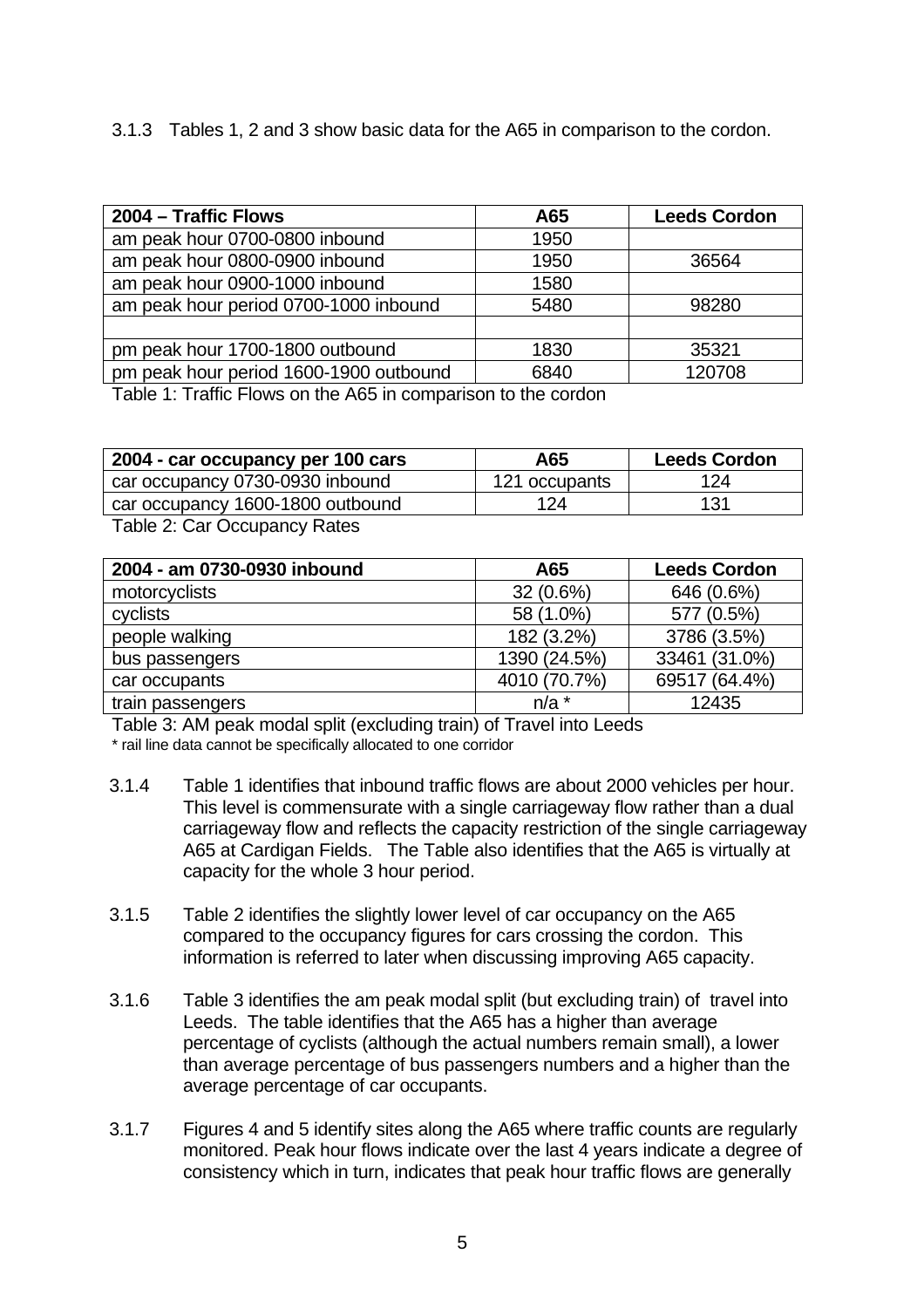as high as the road allows i.e. the road is at capacity.

- 3.1.8 The data identifies that there have been different patterns of traffic growth on the A65 at different locations. In some locations, there has been growth in the periods either side of the peak hour but not the peak hour. This is referred to as peak spreading and is generally considered a consequence of trips being held up on the network combined with motorists travelling either earlier or later to avoid the congestion. The Quality Bus Initiative Report (July 2004) also states that there is congestion on the A65 and peak spreading will worsen the situation.
- 3.1.9 Counts located between junctions along the A65 have been investigated for peak spreading. Charts 1a and 1b identify a fall in traffic levels in the peak hour between 2000 and 2004. In the case of the A658, Harrogate Road passing the airport, there is a corresponding increase in the following hour which illustrates peak spreading. In the instance of the White Cross roundabout, peak hour flows have dropped, but there has been an increase in flows before 7am with traffic travelling earlier.



Charts 1a and 1b: Highway Traffic Flow Changes

3.1.10 Peak spreading is, however, much more evident at junctions which are generally the capacity restraint. More frequently the junctions, or perhaps a pinch point such as a pedestrian crossing, are the cause of congestion and these locations can be identified on Figures 1 and 2.

# **3.2 Junction Assessment**

- 3.2.1 Five junctions were observed during the peak periods. The following conditions were noted:
	- A6120/A65 Outer Ring Road roundabout

Peak queues are common, quite often caused by queues on the ring road.

• A65/A658 Apperley Lane roundabout, Yeadon

This junction generally performs well because traffic is unable to reach the junction in sufficient numbers to cause congestion. Traffic is constrained by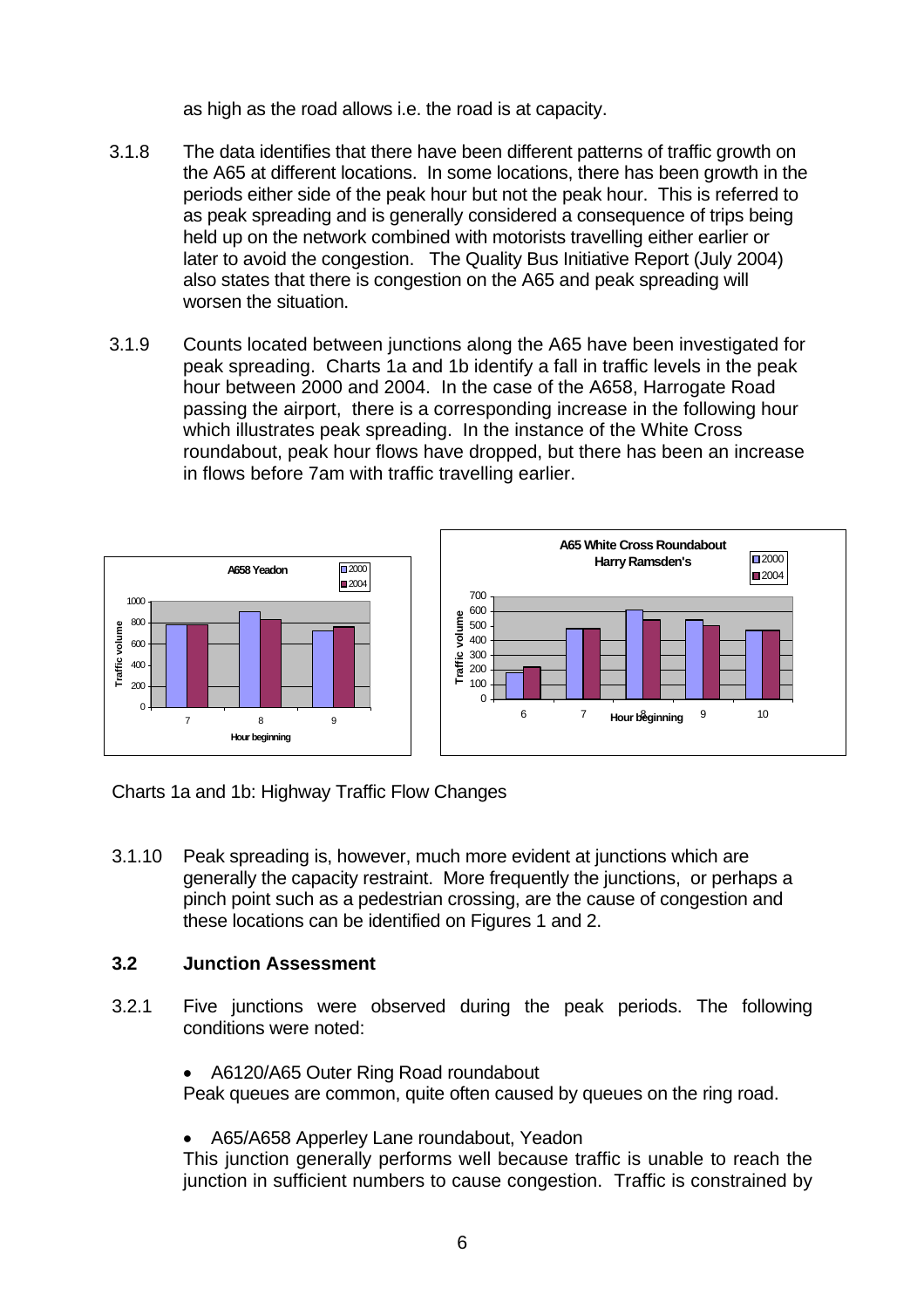the lack of capacity at the A65 junctions either side, in particular A65/Micklefield Lane/Harrogate Road signals.

• A65/Micklefield Lane/Harrogate Road signals, Rawdon

Congestion here appears related to airport traffic both turning right from and into the A65.

• A65/A6038 Harry Ramsden's Roundabout

There is little evidence of queuing caused by this junction. However, there are external influences which do affect traffic flows at this junction. To the north, the A65/Bingley Road/Buckle Lane signalled junction acts as a capacity restraint for traffic heading for Leeds, especially in the AM peak. Were this restriction to traffic flow to be eased, the operational performance of the Harry Ramsden roundabout would be expected to suffer as a consequence.

Equally, in the PM peak, there is evidence of traffic blocking back from the same A65/Bingley Road/Buckle Lane signalled junction.

• A65/Oxford Road Signals, Guiseley

There are four phases to these signals rather than the conventional two, the additional phases providing benefits to pedestrians but at the expense of vehicular capacity even though the pedestrian phase largely works in the shadow of Oxford Road.

# **3.3 Road Safety**

- 3.3.1 Within Leeds there are a number of road safety issues. Figure 6 identifies both the present lengths of road for concern and individual sites for concern in the vicinity of the A65.
- 3.3.2 Some lengths of road are included because of a high number of speed related accidents (e.g. Bayton Lane) others predominantly because of shunt type accidents (e.g. Ring Road Rodley).
- 3.3.3 The highest ranked individual site for concern in the area is the A65/A6120 junction (Site No. 7 out of 108). Improvements for this site are expected to be influenced by the Outer Ring Road Study. The proposals to address road safety issues for the A65 Kirkstall Road/ Viaduct Road/Willow Rd junction (ranked No 8) are to review the surface quality of the carriageway. The A65 Commercial Road/Abbey Road junction (ranked No. 9) proposals are to investigate changes to the layout and signaling to reduce the current accident levels. Addressing road safety issues generally reduces rather than increases highway capacity.

# **3.4 Public Transport – Rail**

3.4.1 West Yorkshire Passenger Transport Executive (WYPTE) recognise there is general lack of rail capacity at peak times and that nearly 30% of all peak time Leeds arrivals are overcrowded. Even on the two rail lines running parallel for most of the A65 in Leeds - the Airedale and Wharfedale Lines improved capacity has been eroded. As argued earlier, there is suppressed demand for public transport in the corridor, particularly rail. This evidence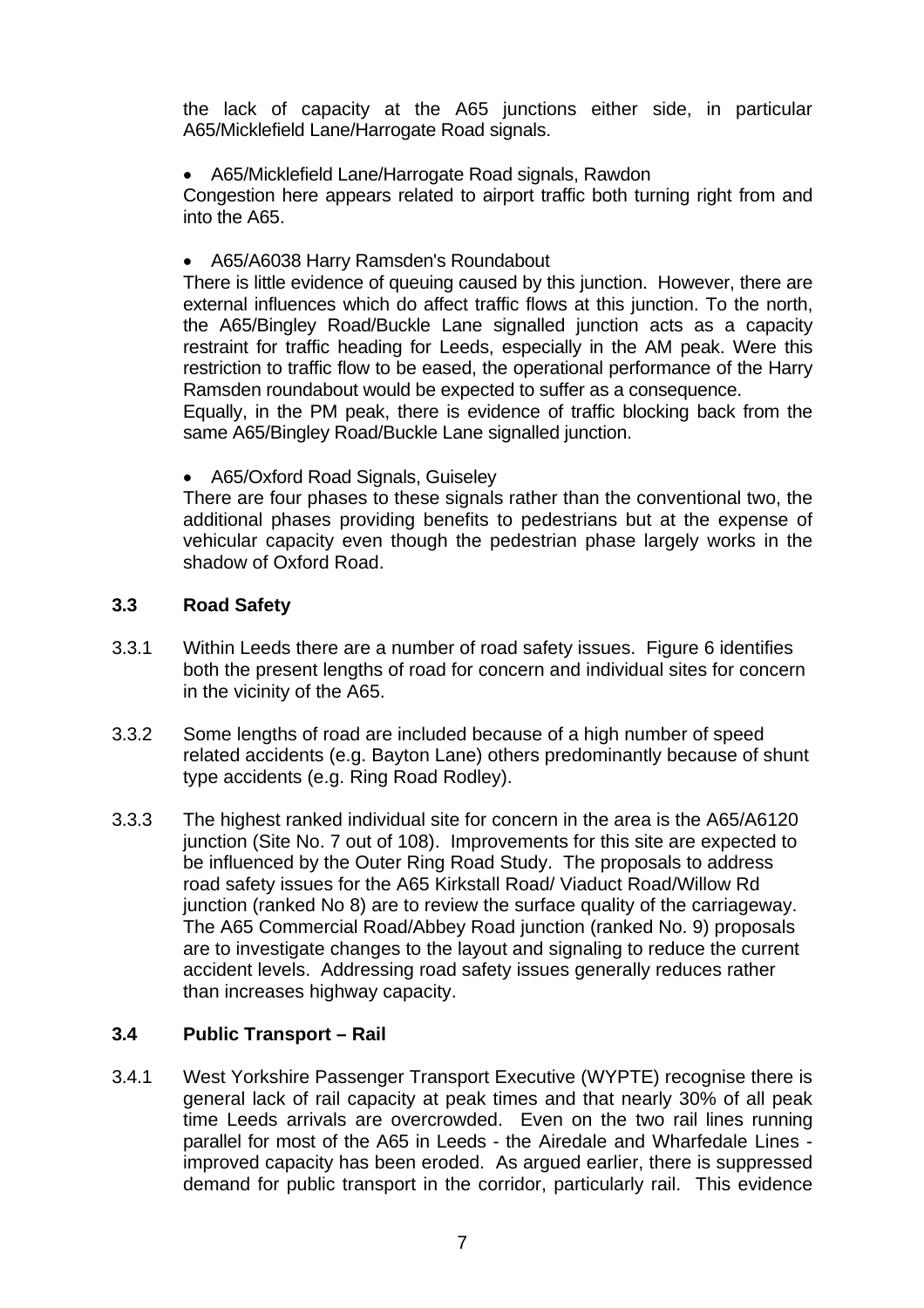comes from the rapid take up of new rail capacity on the Airedale Line, first with electrification, then following introduction of new and additional train sets and finally following extension of the train sets from 3 to 4 coaches.

# **3.5 Public Transport – Buses**

3.5.1 The unreliability of bus services is known to affect patronage (as demonstrated in "The demand for public transport: a practical guide" paragraph 3.2.8, p21). For example, in West Yorkshire during 2004 bus punctuality was 88.5%, reliability was 98.3%. Also affecting patronage is the general lack of available space on buses at peak times in certain areas. The A65 is of special concern because there are no bus priority measures on the A65. Indeed, the A65 Quality Bus Initiative (QBI) study by FaberMaunsell reported that buses suffer severe and variable delays and that these delays are not confined to peak hours.

# **3.6 Airport**

3.6.1 The airport is the fifteenth largest airport in the UK in terms of passenger throughput with 2.369 million passengers in 2004. The airport is currently served by two bus services, one from Bradford Interchange and one from Leeds City Station. Public service buses are identified as meeting 4% of these trips, with minibuses and coaches meeting a further demand of 12%. The remainder of trips (84%) arrive by car.

# **3.7 Environment**

3.7.1 The road junctions examined within this report are only one element of the highway network. The A65 passes through a number of residential and shopping areas. These areas cause residents and pedestrians to experience environmental problems such as severance, traffic noise and intrusion. However, the A65 does not have major environmental problems and does not qualify as an 'air quality management areas'.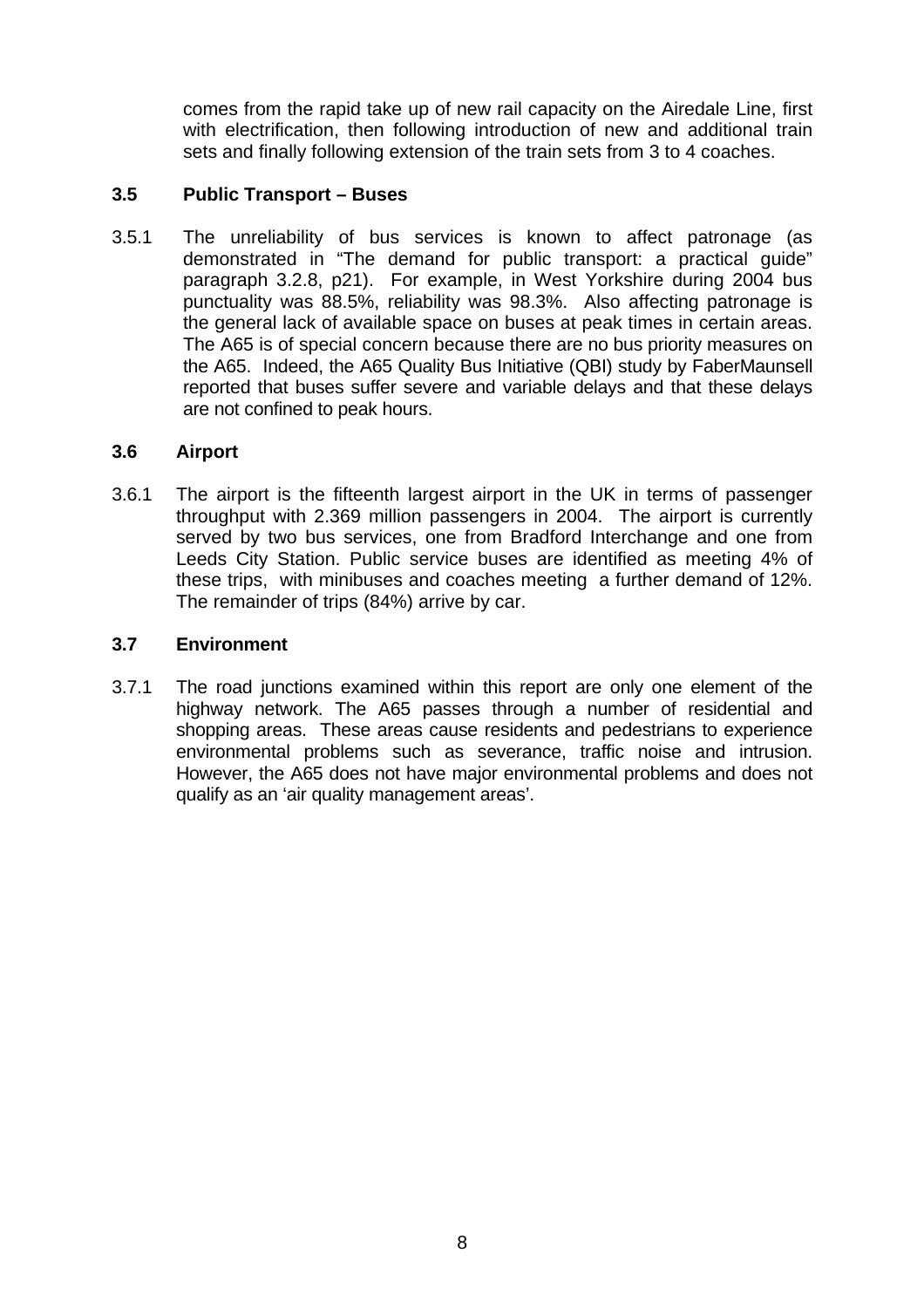# **4.0 Future Proposals**

# **4.1 Introduction**

- 4.1.1 The Local Transport Plan (LTP2) identifies that in the next ten years, Leeds will see a growth of 31,000 jobs, in particular in the Aire Valley. Whilst elements of this will be part-time and off-peak, a substantial proportion will be peak inflows on already busy corridors.
- 4.1.2 Another development which will significantly affect future travel behaviour along the A65 will be any outcomes from the Revised Surface Access Strategy for Leeds Bradford International Airport (LBIA). This proposes a new link road to the airport from the A65, improved bus based public transport access and further feasibility work on a rail link.
- 4.1.3 Another development which will also impact on future travel behaviour along the A65 will be any highway changes arising from the Outer Ring Road Study. A draft of the consultant's report is currently being appraised by LCC's Transport Policy Group and was not available for this study.
- 4.1.4 The impact of airport growth, future rail and bus on the A65 are discussed below. However, the greatest effect on the A65 will come from cumulative development along the route and this is the final heading in this section.

# 4.2 **Airport Growth**

- 4.2.1 Current forecasts of passenger levels are for 3M passengers per annum by 2009, at least 4M by 2016 and 7M by 2030. By 2009, this translates into additional trips to and from the airport of 600,000 per year, up 25% from 2.4M in 2004.
- 4.2.2 The airport authorities aim to increase public transport share by 4% by 2009. However, this value is not as high as it appears as the airport authorities use the Department for Transport (DfT) definition of public transport which includes private hire and car park transfer bus services.
- 4.2.3 Accepting a 4% increase in modal shift from the private car to service bus public transport, still leaves an additional 460,000 to arrive by car or 1260/day.
- 4.2.4 In order to achieve this 4% increase, the airport authorities identify a number of short term actions:
	- complete the A65 QBI
	- introduce a direct bus service to Harrogate
	- encourage public service bus use

Further details can be found in the document Revised Surface Access Strategy - Executive Summary for Leeds Bradford International Airport, available as a supporting document.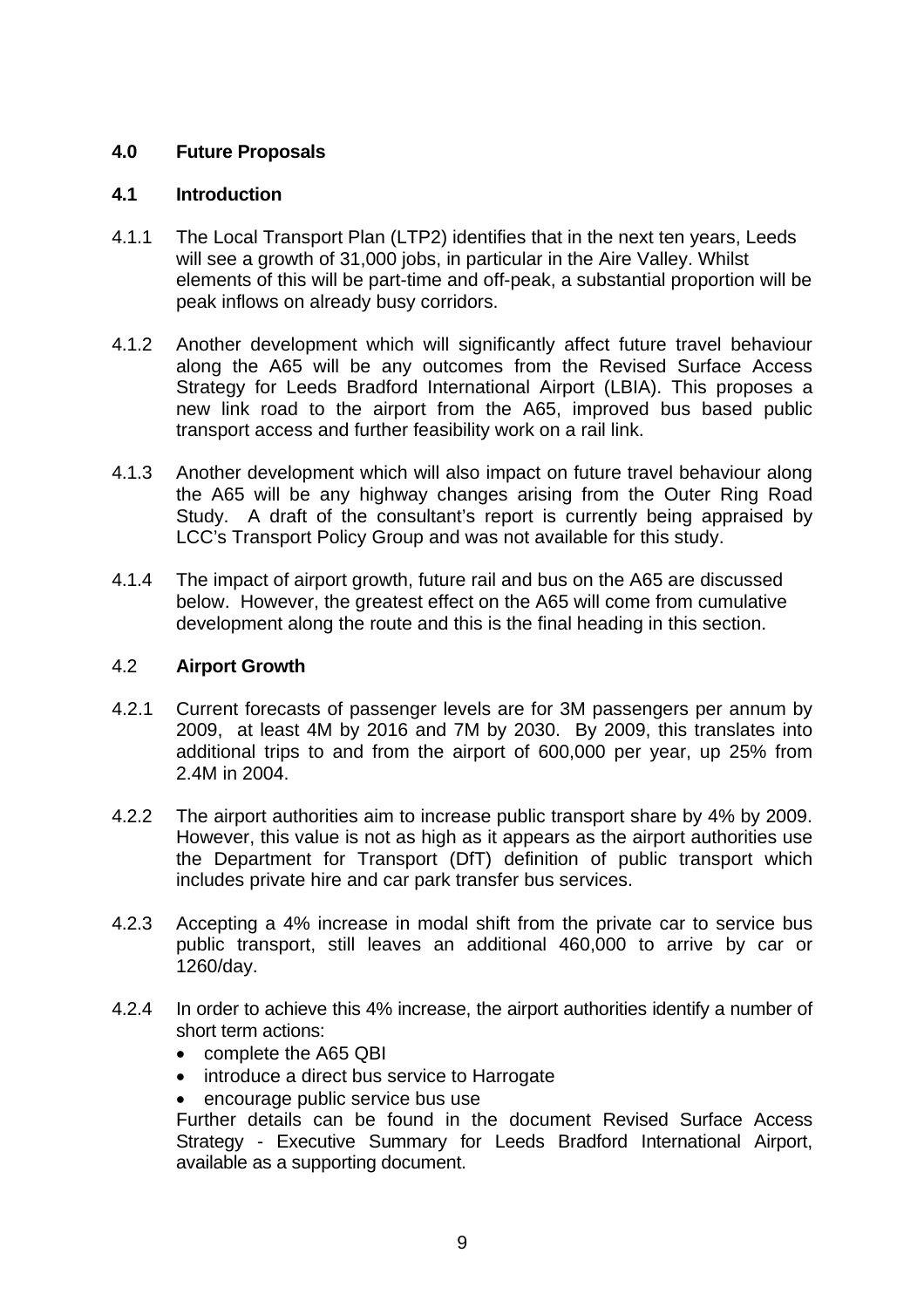# 4.3 **Rail Improvements**

4.3.1 The Local Transport Plan seeks to manage traffic growth. In LTP2, the emphasis will be on increasing capacity on rail based public transport although LTP2 recognises that the fixed nature of the rail network will provide only limited opportunities. However, large scale rail improvements are recognised as being expensive and requiring long delivery times.

The railway lines in the vicinity of the A65 are recognised by WYPTE as having potential for two additional stations with some potential for park and ride. However, one additional peak hour service would only provide 300 seats. If these were to be filled by people transferring from the car, this would equate to 240 less cars on the network. More likely, some of the seats will be filled by some passengers transferring from cars, some from existing bus services and some from suppressed demand – trips that currently cannot take place because there is no capacity.

# 4.4 **Bus Improvements**

- 4.4.1 LTP2 identifies two 'draft' targets for bus public transport in West Yorkshire. The first is a target of a 3% increase in bus patronage over the next 5 years and 7% growth by 2016. The second target is specifically for corridors which see quality bus improvements and, in this case, the target would be to see an additional growth of 5% per year
- 4.4.2 Table 4 puts these targets into context. In 2004, 1390 bus passengers crossed the Leeds cordon in the peak hour (Table 3). If 3% passenger growth were to be achieved by 2009, an additional 42 passengers would need to cross the cordon. This number is less than the capacity of one bus. However, should the A65 quality bus initiative (QBI) come into effect, an additional target of 5% growth per year would be set, giving a target of an additional 342 passengers (assuming QBI commences in 2006). This is the equivalent of an additional 5 buses crossing the Central Area cordon per hour.

| <b>AM Peak</b>                                                       |               |
|----------------------------------------------------------------------|---------------|
| bus passengers crossing the central cordon into Leeds City Centre    | 1390 (Table3) |
| (2004)                                                               |               |
| necessary increase in bus passengers to meet 3% target (LTP2 - 2009) | 42            |
| necessary increase in bus passengers to meet 5% targeted growth per  | 300           |
| year from the opening of QBI opens (assumed 2006)                    |               |
|                                                                      |               |

Table 4: LTP2 bus patronage targets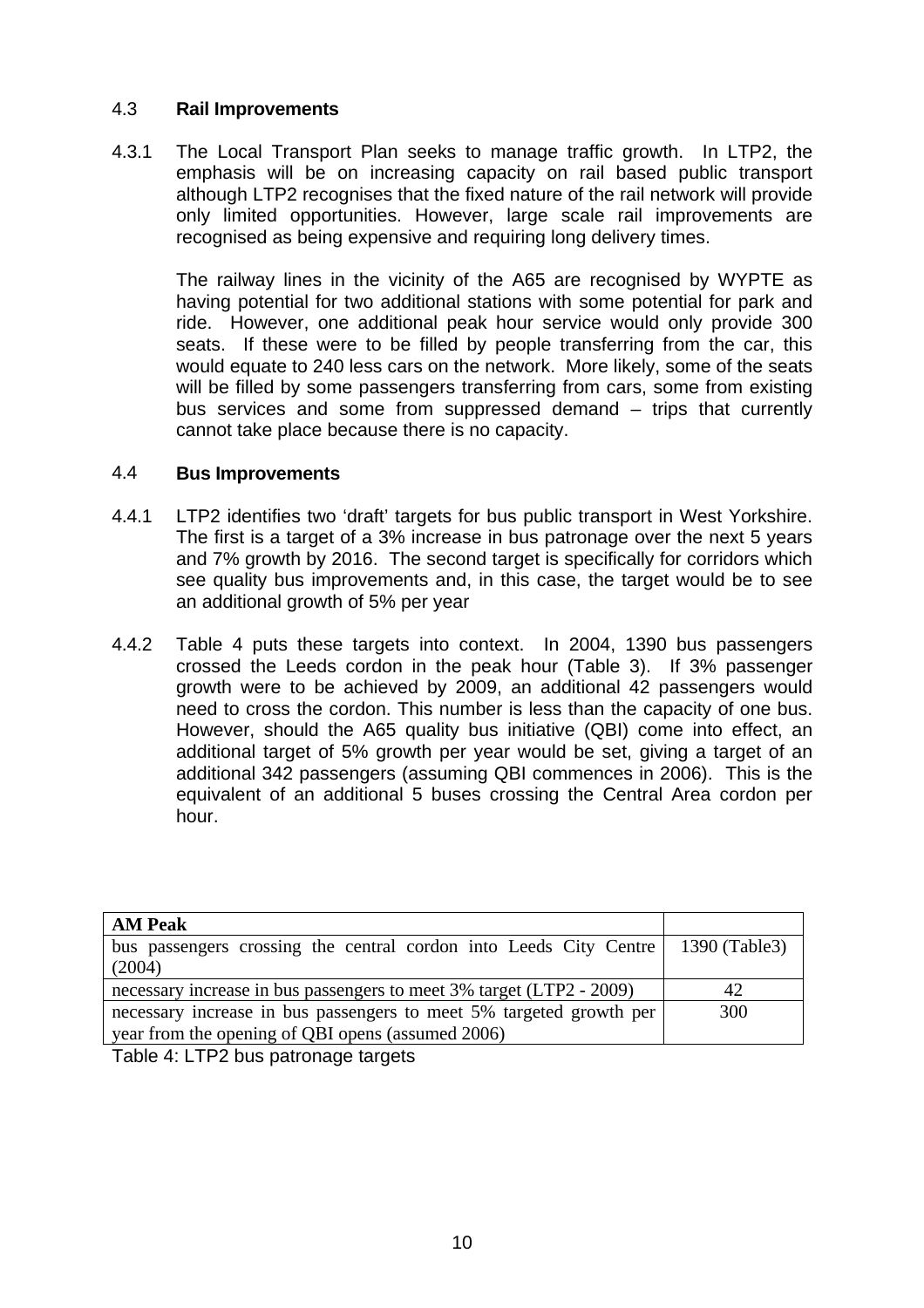- 4.4.3 The objective of the A65 Quality Bus Initiative is to reduce the delays and variability of bus services and encourage a modal shift away from the private car by providing improved and integrated public transport services. The scheme (Figure 7) has been designed around relocating the existing traffic queues to positions where bus priority can be provided without a detrimental effect on highway capacity.
- 4.4.4 The A65 Quality Bus Initiative has been divided into two schemes. The first scheme is the Abbey Road Bus Priority Scheme which runs from the Outer Ring Road to Kirkstall Abbey. The second scheme runs from Bridge Road/Kirkstall Lane junction to the A58 Inner Ring Road and covers a length of approximately 3.5km..
- 4.4.5 The Abbey Road Bus Priority Scheme provides a new inbound bus and cycle lane, along a 1.5km length from Kirkstall Forge to Kirkstall Abbey, bus laybys and associated footway works, new and improved controlled and uncontrolled pedestrian crossing facilities and cycle lanes both ways from Regent Avenue to Kirkstall Lane. There is a degree of certainty that this scheme will proceed in the near future.
- 4.4.6 Less certain is the Kirkstall Lane to the Inner Ring Road length. Alternative designs are being considered for this length.
- 4.4.7 The overall scheme is forecast to increase bus patronage by 9% over the day and reduce overall vehicular flows over the day by 6%. Environmental benefits are also predicted as a consequence of the reduction in vehicle numbers.
- 4.4.8 However, just recently Highways Development Services have been instructed to undertake a study of all existing and proposed bus lanes with a view to conversion to high occupancy vehicle (HOV) lane. This study will determine whether additional benefits over and above those the A65 scheme delivers to buses could be achieved by conversion of part or all of the length to high occupancy vehicle lanes. Such conversions are not always possible but, where HOV lanes can be built (such as on the A647), the capacity to deliver people rather than cars into the City Centre can be increased.

# **4.5 Future Development Proposals**

- 4.5.1 Figure 7 also identifies the location of committed and future development and includes a table of the trips generated by each development in the am and pm peaks.
- 4.5.2 Traffic generations were derived from developer Transport Assessments, where available, for committed development and for current planning applications. The figures for committed developments are agreed, however, for all other applications the figures are subject to change. The redevelopment in the Kirkstall Valley Renaissance Area is not included.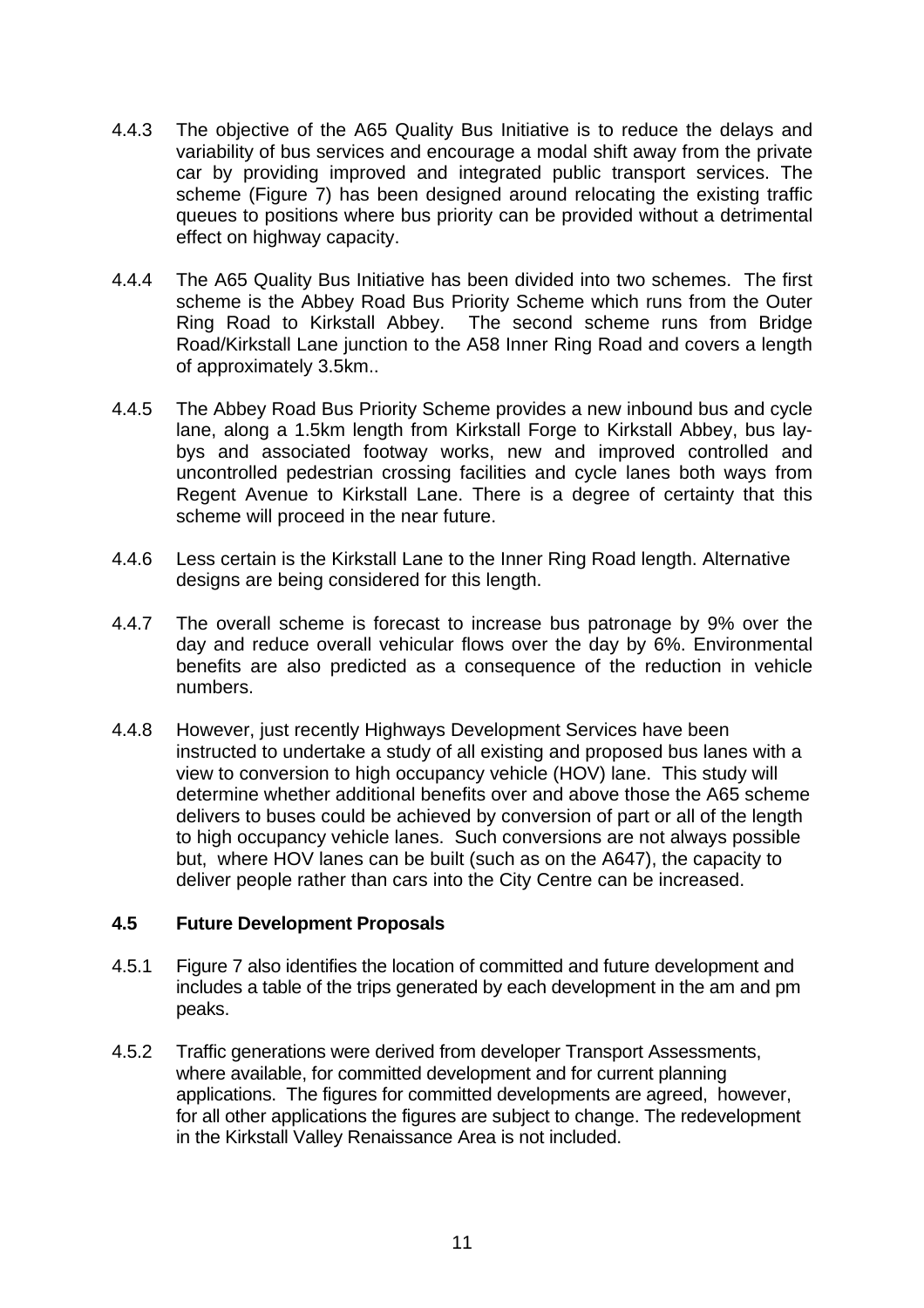| <b>Trip Generations (two way)</b> |      |                                 |      |
|-----------------------------------|------|---------------------------------|------|
| AM trips north of the ring road   | 820  | PM trips north of the ring road | 816  |
| AM trips south of the ring road   | 2490 | PM trips south of the ring road | 3041 |
|                                   | 3310 |                                 | 3857 |

Table 5: Peak Hour Development Trip Generations

- 4.5.3 Table 5 identifies the cumulative traffic generation figures for the AM and PM peak hours. These trips will have to be accommodated on the highway network. The outlined development at Kirkstall Forge is not included in Table 5. Rev A: correction to last sentence paragraph 4.5.3
- 4.5.4 This study has identified that there are highway concerns all along the A65 but especially at the A65/Oxford Road, A65/Outer Ring Road and Kirkstall Gyratory junctions. The A65/Oxford Road junction is a junction which is already at capacity and in the middle of the northern A65 developments. Table 5 identifies 820 additional AM trips in the area. Of these trips some will not pass through the A65/Oxford Road junction, but a conservative assessment would be that 66% would wish to pass through the junction. Assuming these trips can arrive at the A65/Oxford Road junction, 541 vehicles would be added to the existing queues. The likelihood is that these vehicles will only be accommodated by peak spreading or new highway measures.
- 4.5.5 Some local highway improvement measures have been agreed, for example, with the High Royds developer. These include a number of junction improvements around the site plus a diversion of some public bus services into the site. The A65/Bingley Road junction is being improved to increase capacity on the A65. This will assist PM peak traffic flows leaving Leeds but, in the AM peak, will only release more traffic southwards to junctions that are not being given additional capacity. All proposed junction improvements south of Bingley Road are to assist pedestrians and address road safety issues and these invariably reduce highway capacity. The cumulative effect of the additional trips from the developments plus the release of existing traffic at the Bingley Road junction will be to make the situation worse at places like the A65/Oxford Road junction.

# 5.0 **Conclusion**

- 5.1 the A65 is at capacity, 1950 vehicles per hour at the cordon, 1000 elsewhere
	- there is evidence of peak spreading with more trips travelling outside the peak periods
	- public transport opportunities have been studied and are considered unlikely to result in a significant mode shift to either buses or trains. Potentially 590 trips have been identified
	- future growth at the Airport has been assessed and will worsen conditions on the A65 and surrounding network. An additional 1260 car trips per day have been identified.
	- developer generated trips have been assessed and these will worsen conditions on the A65 and surrounding network. 3310 additional 2 way peak hour trips have been identified from developments with traffic